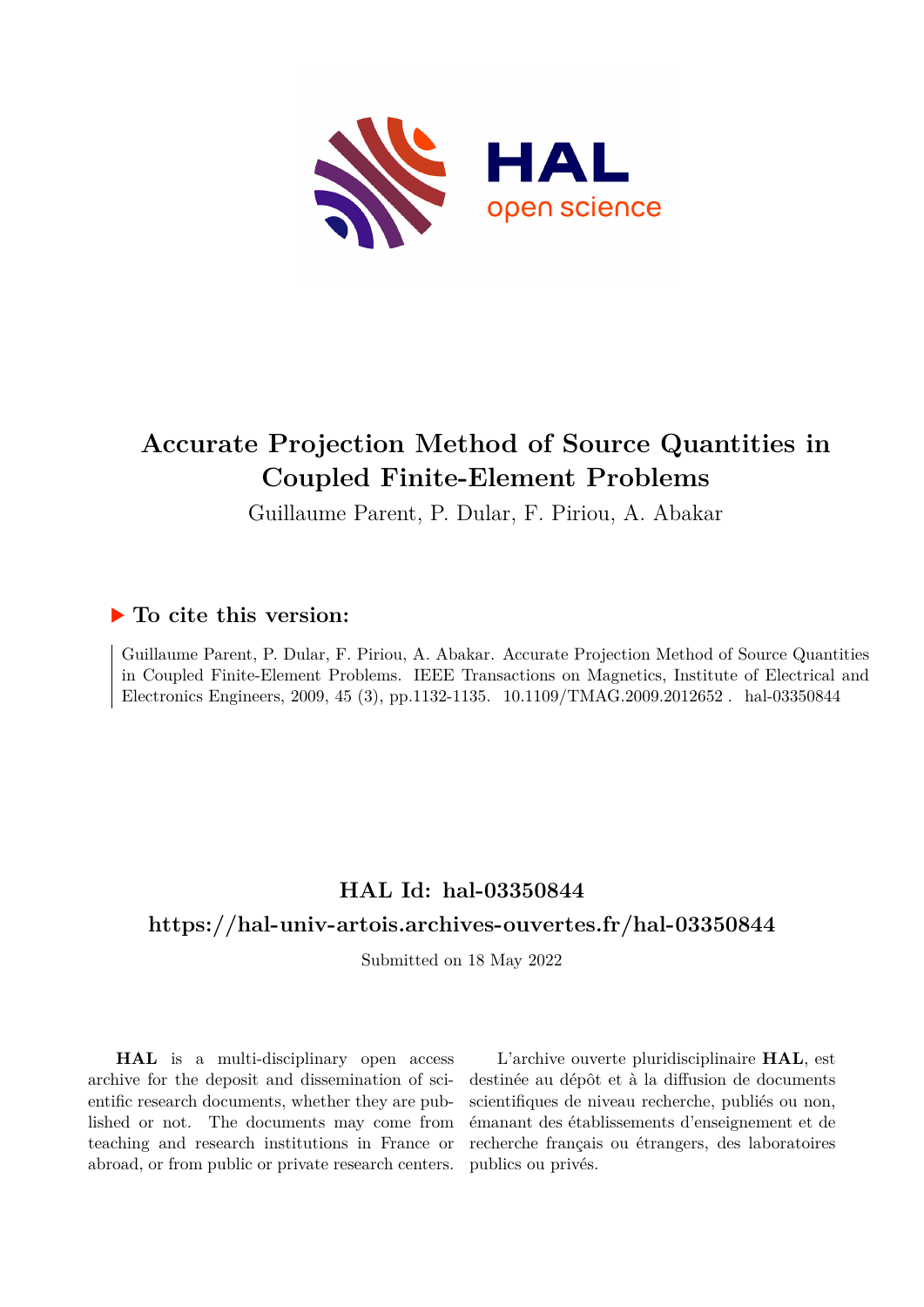# **Accurate Projection Method of Source Quantities in Coupled Finite Element Problems**

G. Parent<sup>1</sup>, P. Dular<sup>2</sup>, F. Piriou<sup>1</sup>, and A. Abakar<sup>3</sup>

<sup>1</sup>L2EP-LAMEL, University of Lille 1, F-59655 Villeneuve d'Ascq, FRANCE

<sup>2</sup>ACE, Dept. of Electrical Engineering and Computer Science, FNRS, University of Liège, B-4000 Liège, BELGIUM <sup>3</sup>Electricité de France (EDF R&D), 1 avenue du général De Gaulle, F-92141 Clamart, FRANCE

**Projecting discrete quantities from one mesh to another one is a critical operation which is usually required in multi-physical problems. The efficiency of a Galerkin projection method is studied for magneto-thermal and magneto-elasticity couplings. As examples of application, two electromagnetic devices are studied: a three-phase busbar system as a magneto-thermal problem and an electromagnet as a magneto-mechanical problem.** 

*Index Terms***—Coupled Problems, Finite Element Method, Projection Method.** 

#### I. INTRODUCTION

In many studies, such as multi-physical coupled problems, one can need to use different meshes to take into account some regions or not according to their influence on the computed field. In addition, each problem can ask for a particular fineness of mesh. Hence, the main issue about coupled problems using dedicated meshes is to properly transfer each discrete field obtained on one mesh onto another one.

The finite element (FE) method allows evaluating a field everywhere in a studied domain via the direct interpolation of basis functions. This method can be used to perform mesh to mesh interpolation. Another approach for mesh to mesh interpolation consists in defining the discrete expression of a field on the two considered meshes and then minimize the gap between them through a weighted residual method to build an easy to solve linear matrix system. In a previous study [1], the theory of the method has been presented for the projection of magnetic, thermal and mechanical quantities. In this paper, this theory is recalled and the method is used to perform the transfer of source quantities in the cases of magneto-thermal and magneto-mechanical problems using dedicated meshes for each physical phenomenon. As examples of applications, two electromagnetic devices are studied: a three-phase busbar system as a magneto-thermal problem and an electro-magnet as a magneto-mechanical problem. The influence of the projected source quantities on the temperature – in the first case – and the displacement – in the second case – is studied.

#### II. FIELDS COMPUTATION

## *A. Magnetic Field Computation*

Maxwell's equations and material constitutive laws are written in a studied domain  $Ω$ :

$$
\operatorname{curl} \boldsymbol{h} = \boldsymbol{j} \quad , \quad \operatorname{curl} \boldsymbol{e} = -\partial_t \boldsymbol{b} \tag{1}
$$

$$
j = \sigma e \quad , \quad b = \mu h \tag{2}
$$

where  $h$  is the magnetic field,  $b$  is the magnetic flux density,  $e$ is the electric field,  $\vec{j}$  is the current density,  $\mu$  is the magnetic permeability and  $\sigma$  is the electric conductivity. Boundary conditions are defined on two complementary parts  $\Gamma_b$  and  $\Gamma_h$ of the boundary of the studied domain:

$$
\boldsymbol{b} \cdot \boldsymbol{n} = 0 \text{ on } \Gamma_b \text{ and } \boldsymbol{h} \times \boldsymbol{n} = 0 \text{ on } \Gamma_h \tag{3}
$$

with *n* the unit normal exterior to  $\Omega$ .

By combining equations (1) with (2) one can obtain either the magnetodynamic *h*-formulation (4) or *a-v* formulation (5).

$$
\operatorname{curl}(\sigma^{-1}\operatorname{curl}\boldsymbol{h}) + \partial_t(\mu \, \boldsymbol{h}) = 0 \tag{4}
$$

$$
\operatorname{curl}(\mu^{-1}\operatorname{curl}a) + \sigma(\partial_t a + \operatorname{grad}v) = 0
$$
 (5)

where  $\boldsymbol{a}$  is the magnetic vector potential and  $\boldsymbol{v}$  is the scalar electric potential, with  $\mathbf{b} = \text{curl } \mathbf{a}$  and  $\mathbf{e} = -\partial_t \mathbf{a} - \text{grad } v$ .

#### *B. Thermal Field Computation*

The heat transfer in a studied domain is described by the Fourier's law:

$$
\rho C_p \partial_t T - \text{div} (\lambda \text{ grad } T) = p \tag{6}
$$

where  $\rho$  is the mass density,  $C_p$  is the specific heat and  $\lambda$  is the thermal conductivity. In addition to (6) boundary conditions – ideal insulation, isotherm wall, radiation and convection – also have to be taken into account.

### *C. Elastic Field Computation*

In the case of small displacements  $u$ , the equilibrium equation is given by:

$$
\nabla \sigma + \boldsymbol{F}_B = 0 \tag{7}
$$

where  $F_{\text{B}}$  represents body forces and  $\sigma$  is the stress. The latter is linked to the strain  $\boldsymbol{\varepsilon}$  via Hook's law  $\boldsymbol{\sigma} = \boldsymbol{E} \cdot \boldsymbol{\varepsilon}$  where  $\boldsymbol{E}$  is Young modulus.

#### III. COUPLING STRATEGIES AND QUANTITIES

For coupled problems, two different coupling strategies, either direct (strong) or indirect (weak), can be used. The most natural and obvious approach from a mathematical point of view is the direct solution since it allows taking into account every single field interaction between each other. Nevertheless, such a strategy can be computationally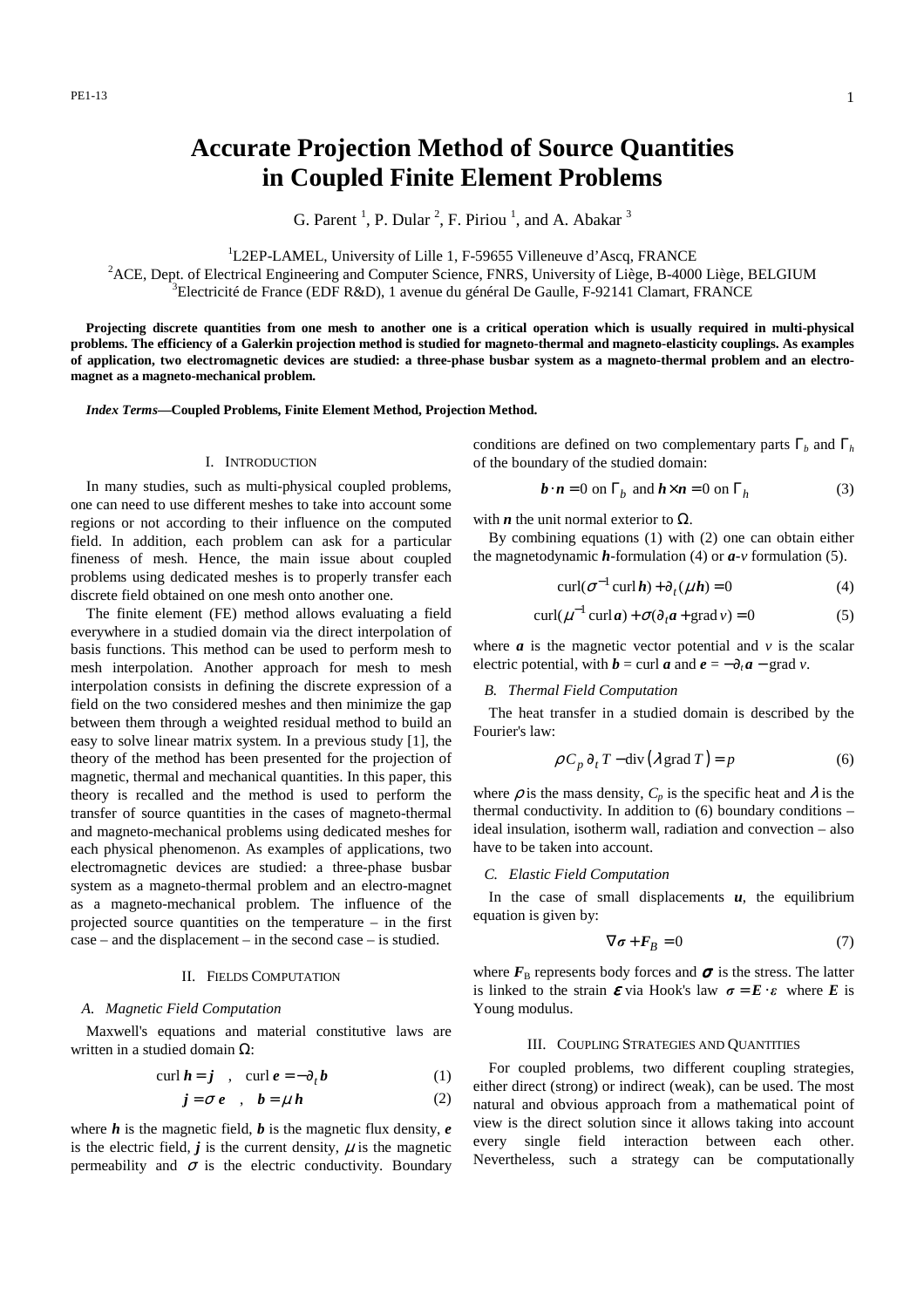PE1-13 2

expensive and is only justified in particular configurations.

On the other hand, under certain conditions, one can use indirect coupling strategy. For magneto-thermal coupled problems, using such an approach is justified by the fact that each field has its own specific time scale. For magnetomechanical coupled problems, indirect coupling can be used in the case of small deformations.

With such an approach, the interaction between the different fields is taken into account through coupling quantities, which are the heat sources and the temperature (which influences the electrical conductivity) in a magneto-thermal study and the magnetic force in a magneto-mechanical study.

In our case, using dedicated grids for each physical phenomenon requires projecting those coupling quantities onto different meshes (Fig. 1).



Fig. 1. Magneto-thermal (left) and magneto-mechanical (right) indirect coupled problems using dedicated meshes

#### IV. PROJECTION METHOD

#### *A. Galerkin Projection Method General Formulation*

One considers a studied domain  $Ω$  and two function spaces  $U \in L^2(\Omega)$  and  $V \in L^2(\Omega)$  with a known field  $u \in U$ . The aim of the method is to find  $v \in V$  by using a weighted residual method, with test functions  $\psi$ , so that:

$$
\int_{\Omega} \psi(v - u) d\tau = 0 \quad , \quad \forall \psi \in V \tag{8}
$$

In the discrete domain, a field can be interpolated via the basis functions defined on the mesh used to discretize  $\Omega$ . Hence, if the field *u* is discretized on a *source* mesh and *v* on a *target* mesh, writing (8) in the discrete domain leads to:

$$
\int_{\Omega} \psi \sum_{j \in \mathcal{E}_{t_v}} v_{t_j} w_{t_j} d\tau = \int_{\Omega} \psi \sum_{i \in \mathcal{E}_{s_u}} u_{s_i} w_{s_i} d\tau \quad , \quad \forall \psi \in V \tag{9}
$$

where  $\varepsilon_{s_u}$  and  $\varepsilon_{t_v}$  are sets of geometrical entities belonging to the source and the target mesh respectively. Moreover,  $w_{s_i}$  and source mesh and *j* of the target mesh respectively. Hence, the  $w_{t_i}$  are the basis functions associated to the entity *i* of the Galerkin method is applied with each basis function  $w_t$  as a test function  $\psi$  so (9) leads to a linear matrix system where the

discrete coefficients  $v_{t_j}$  are the unknown entities. The numerical integration has to be done using an appropriate number of Gauss points to accurately sample to source field variations.

### *B. Projection of Magneto-Thermal Coupling Quantities*

As we mentioned it earlier, coupling quantities in a magneto-thermal problem are heat sources and temperature. According to Tonti diagram (Fig. 2) those quantities are discretized in the volume FE space  $E^3$  and the nodal FE space  $E^0$  respectively [2].



Fig. 2. Tonti diagram applied to thermal problem

Hence, the projection of the heat source and of the temperature is performed by replacing  $w_{t_i}$ , and so the test function  $\psi$ , by a volume basis function and a nodal basis function respectively. However, the projection of the heat sources can be tricky. Indeed, the fact that it is discretized in the volume FE space means that the heat sources are constant per FE. Hence, in some cases, such as devices with skin effects for example, a step effect can appear on the projected quantity. Moreover, most of thermal codes historically use nodal element space to discretize the heat sources. Hence, for both reasons, one can use nodal basis functions for both the projected heat source and its associated test function  $\psi$  in the projection formulation.

## *C. Projection of the Force*

The proposed projection method (9) is made for the projection of discrete quantities in the sense of FE. That means that one has to be careful about the space in which quantities to be projected take place, especially about the force since there are various methods to determine it. For example, in the case of Laplace's force  $j \times b$ , the right function to use to replace the test function  $\psi$  is nodal basis function [4].

In the case of nodal forces given by the virtual work method, the projection cannot be done directly by using (9). Indeed, those forces do not define a field [5], but rather a set of discrete force components acting on each node. Hence, once the nodal forces  $F_n$  given by the virtual work method are computed for each node *n* of the mesh supporting the magnetic computation, one needs to determine the vectorial values  $f_n$  of the corresponding force field. Those  $f_n$  then define a force density and are, by definition, related to  $F<sub>n</sub>$  via the expression

$$
\int_{\Omega} w_{n_s} \sum_{i \in N_s} w_{s_i} f_{s_i} d\tau = F_{n_s} \quad , \quad \forall n_s \in N_s \tag{10}
$$

with  $N_s$  the set of nodes belonging to the source mesh.

Hence, once the force density is evaluated on the source mesh (supporting the magnetic computation), it can be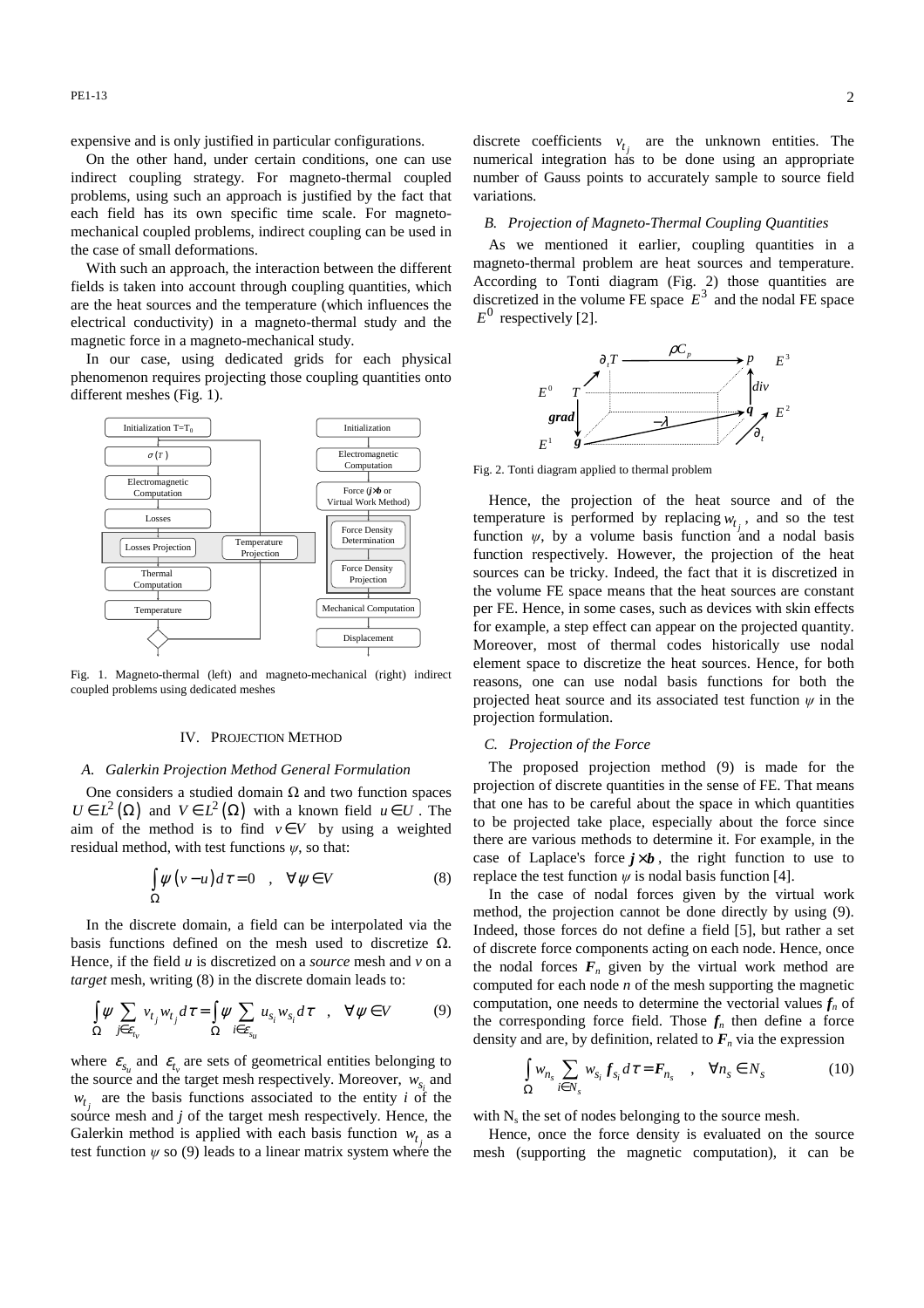projected onto the target one (supporting the mechanical computation) by replacing the test function  $\psi$  by a nodal basis function.

# V. APPLICATIONS

## *A. Magneto-Thermal Coupled Problem*

A three-phase busbar system is taken as an example for the application of the coupling strategy presented in Fig. 1 (left). It is composed of five copper bars included in a concrete bloc (Fig. 3). Dimensions of each bar and of the concrete bloc are  $100 \times 8$  mm<sup>2</sup> and  $104 \times 200$  mm<sup>2</sup> respectively.



Fig. 3. Three-phase busbar system

Three different meshes are generated for the study.  $M_{\text{mag}}$  – supporting the electromagnetic computation – is fine enough to take into account the skin effect that appears in the conducting parts with good accuracy, whereas  $M<sub>ther1</sub>$  and  $M<sub>ther2</sub>$  are coarser. The number of elements of these three meshes are 28791, 3763 and 1144, respectively.

The study is performed in two steps.  $M_{\text{mag}}$  is first used to perform a magneto-thermal computation via the formulations mentioned in section II. Due to the high number of elements – and so high number of degrees of freedom – belonging to Mmag, the so-computed FE solution is considered as a reference one for both magnetic and thermal problems. On a second step,  $M_{\text{mag}}$  is used for the magnetodynamic computation only. The Joule losses are then projected successively onto  $M_{ther1}$ and  $M<sub>ther2</sub>$  using (3). For that computation, both nodal and volume basis functions are used. Results obtained for that operation are compared to the reference solution in Fig. 4. Moreover, total Joule losses evaluated on target meshes are compared in table I.

The good accuracy between the projected Joule losses evaluated on thermal meshes and the reference one is pointed out in Fig. 4 and table I. Moreover, even if local error due to "step effect" appear when using volume basis functions for the projection, the global Joule losses do not suffer from any major loss of accuracy, which is an advantage of the proposed method in comparison with the classical interpolation technique.

Then, the so-computed heat sources are used to perform a thermal computation via (6) on  $M_{ther1}$  and  $M_{ther2}$ . Results of that computation are shown in Fig. 5. The results obtained with projected heat sources are in very good agreement with those obtained by using one single mesh.



Fig. 4 Joule losses densities versus y-position in a bar; projected quantities with volume (*top*) or nodal (*bottom*) basis functions

| TABLE I                                               |                                                                                 |                  |                                                                                                       |                |
|-------------------------------------------------------|---------------------------------------------------------------------------------|------------------|-------------------------------------------------------------------------------------------------------|----------------|
| <b>MESH USED FOR</b><br>THERMAL<br><b>COMPUTATION</b> | <b>VALUE OF THE</b><br>TOTAL LOSSES IN THE<br>DEVICE AFTER<br><b>PROJECTION</b> |                  | <b>VALUE OF THE</b><br><b>RELATIVE ERROR</b><br><b>COMPARED WITH</b><br>THE REFERENCE<br>SOLUTION (%) |                |
|                                                       | $W_{\nu}$                                                                       | $W_n$            | w.,                                                                                                   | $W_n$          |
| $M_{ther1}$<br>$M_{\rm ther2}$                        | 347.76<br>346.98                                                                | 347.76<br>346.98 | 0.028<br>0.252                                                                                        | 0.028<br>0.252 |
|                                                       |                                                                                 |                  |                                                                                                       |                |



Fig. 5. Evolution of the temperature versus x-position on top of bars; projected Joule losses with volume (*top*) or nodal (*bottom*) basis functions

#### *B. Magneto-Elastic Coupled Problem*

An electro-magnet above a plate is taken as an example for